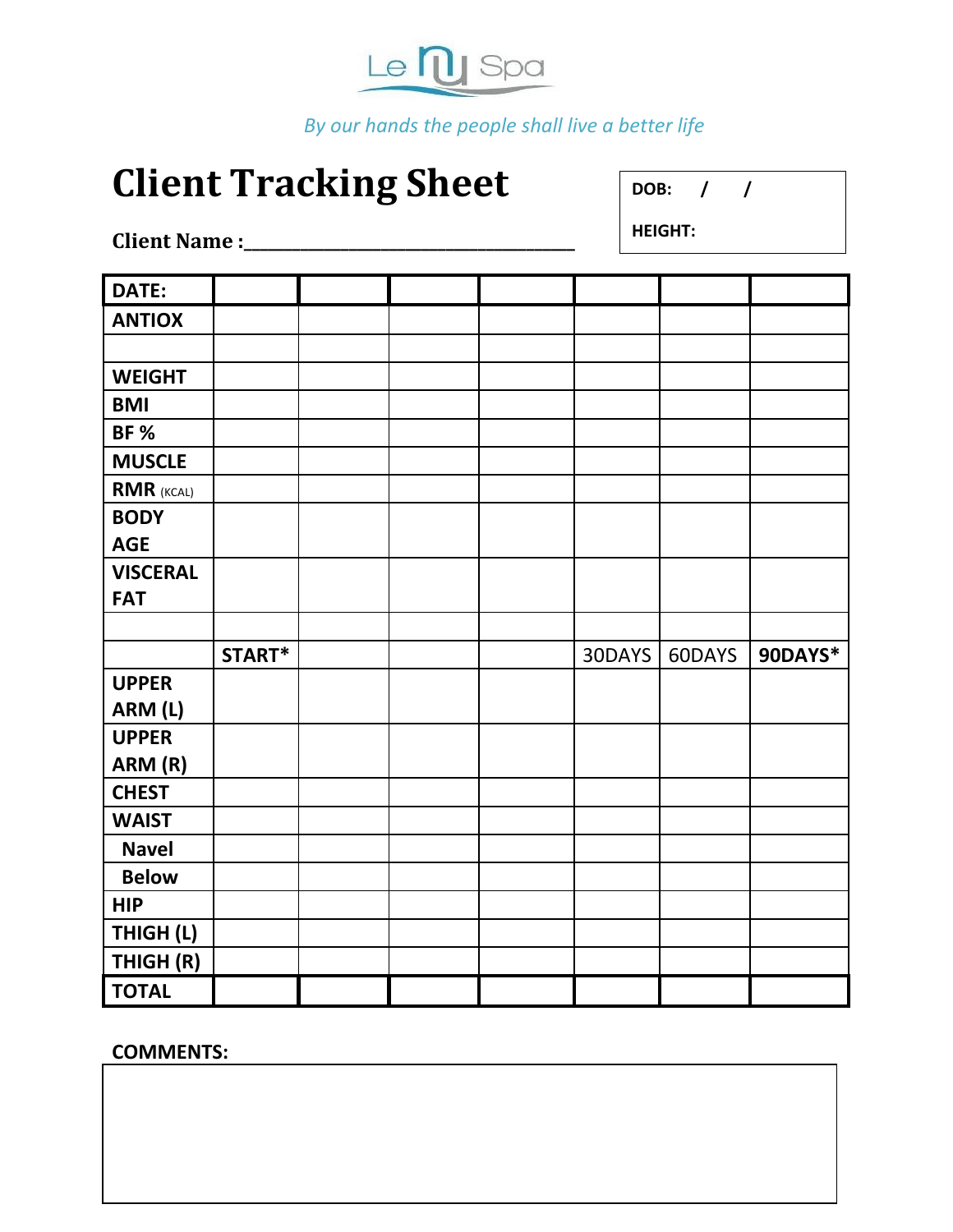## **TR90 Guarantee Guidelines**

ageLOC TR90 is a breakthrough weight management and body shaping system, based on highly innovative gene expression science, that unifies your mind and body—for a leaner, younger looking you. We are so confident in ageLOC TR90 that if you don't see an improvement in your healthy weight management after 90 days we will refund your money.

STEP 1: Purchase the ageLOC TR90 90 day program package or three – 1 month packages (TrimShake or GreenShake options).

STEP 2: Take an initial full body picture before using ageLOC TR90 and make sure the date of the photo is verified (e.g., photo date stamp or holding a copy of a newspaper with the date visible).

STEP 3: Use the product as directed for 90 days.

STEP 4: Record your measurements, body fat percentage, and weight on the ageLOC TR90 website or app.

STEP 5: Track your progress daily on the ageLOC TR90 app or website.

STEP 6: After following the ageLOC TR90 program as directed for 90 days, take a final full body picture and make sure the date of the photo is verified (e.g., photo date stamp or holding a copy of a newspaper with the date visible).

### **1. Take before photo**

- a. Clothes worn in photo should be revealing to some degree (form fitting clothes, shorts, tucked in shirt, etc)
- b. Photo should be taken with participant standing up straight and facing forward
- c. Date and timestamp should be included on photo *(use the DATE TIME STAMP app on iPad when taking all photos)*

### 2. **Record video of participant taking starting measurements**

**\*Video should be** *privately posted* **on the Le Nu Spa Youtube channel**

**\*To view an instructional video, go to [www.youtube.com/lenuspacary,](http://www.youtube.com/lenuspacary) click on "playlists" then "TR90", watch the video entitled "TR90 Shape10 Challenge".**

- a. Run through the process of how they will take each of their measurements: upper arm, chest, waist, hips and thigh. Make sure they record in inches.
- b. You should zoom in on each measurement as the client goes through, they should speak each number aloud
- **c. [Start recording video]**
- **d. Start with the (left) upper arm measurement:** wrap tape measure around the largest part of the left arm (the bicep)
- **e. Next, the chest measurement:** wrap tape measure around largest part of chest